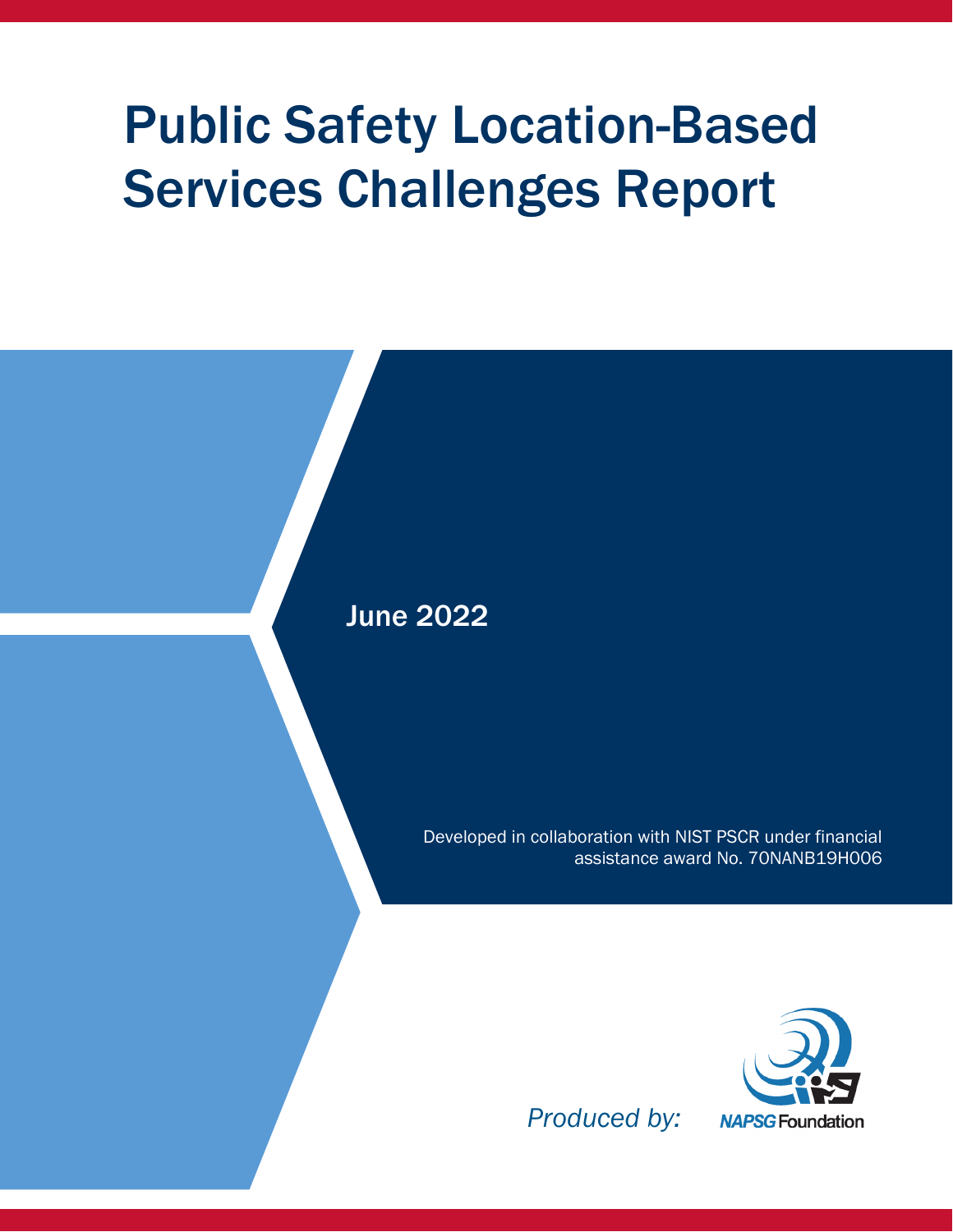# **Table of Contents**

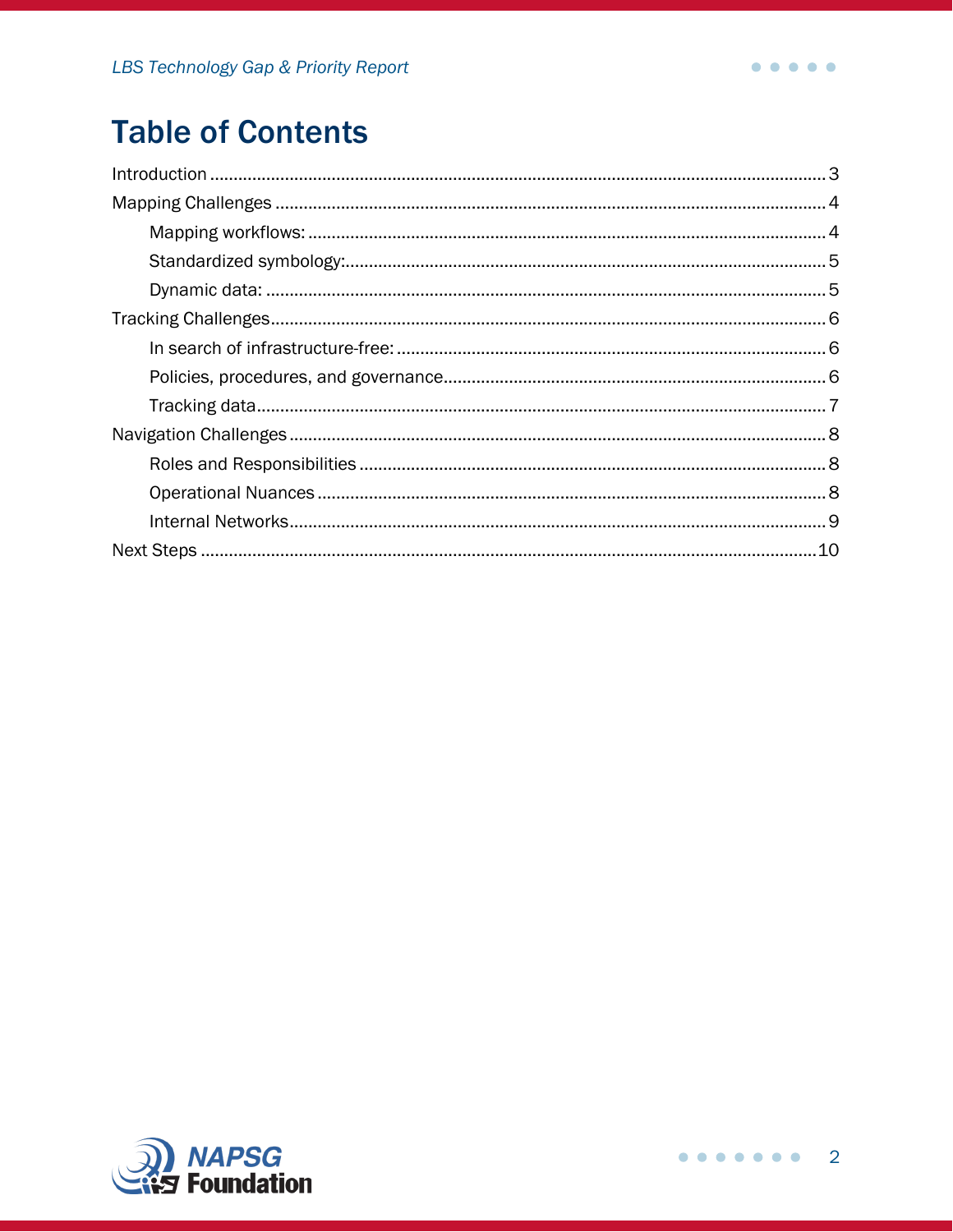# <span id="page-2-0"></span>Introduction

Since 2019, the National Alliance for Public Safety GIS (NAPSG) Foundation has explored the information axis, or i-Axis, as part of the Public Safety Innovation Accelerator Program (PSIAP) out of the National Institute of Standards and Technology (NIST), Public Safety Communications Research Division. The i-Axis is defined as the abundance of data that could be beneficial for public safety use, such as internet of things data (IoT), the operation of smart homes and cities, and other sensors in use throughout the community.

The i-Axis project sought to answer the question "how will public safety organizations utilize all of the new indoor technologies (mapping, localization, and navigation) and data sources to effectively improve operations?"

As the team explored best practices, barriers to adoption, and technology advancements over the years, there was an effort to capture ongoing gaps related to indoor mapping, tracking, and navigation.

This report is informed by feedback from the i-Axis community and heavily influenced by the expertise on the [Location-Based Services First](https://i-axis.napsgfoundation.org/pages/working-group) Responder Working Group. Other input was captured from:

- In-person and virtual events:
	- o PSCR Annual Stakeholder Meetings
	- o Indoor Wireless Communications Expo speaking opportunities
	- o Datamark Orbit speaking opportunities
	- o International Society of Fire Service Instructors speaking opportunities
- Innovation Outreach Toolkit a survey of first responders nationwide on their adoption of LBS technologies
- Gap and priority survey a survey of first responders nationwide on significant gaps and future priorities of LBS technologies
- Coordination with other NIST PSCR PSIAP awardees
- Best Practices Guide to Indoor Mapping, Tracking, and Navigation public comment period

To accelerate the adoption of emerging technologies related to indoor mapping, tracking, and navigation, this report identifies significant challenges and offers recommendations on future research priorities. More importantly, it draws on the significant feedback from the public safety community and reflects the operational environment today.

The purpose of this report is to highlight significant mapping, tracking, and navigation challenges, as well as prioritize areas for future research (and funding).

One challenge that is not covered in each section but applies across mapping, tracking, and navigation is

the need to identify interoperable data standards when transmitting location-based services information.

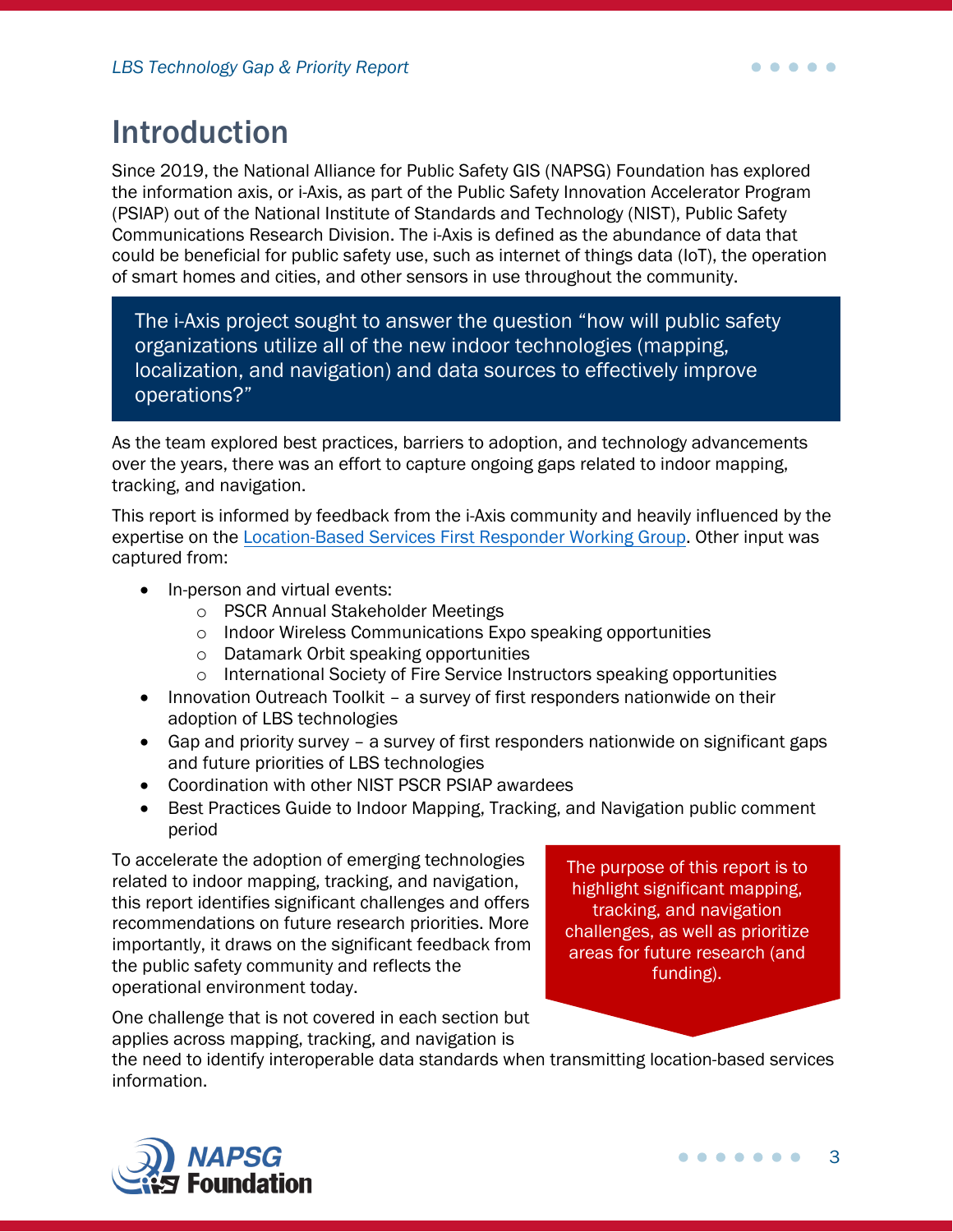<span id="page-3-0"></span>Indoor mapping was found to be the most mature field in the i-Axis. Still, significant gaps remain in both the outdoor and indoor space, including:



Outdoor and indoor mapping workflows are labor intensive.

Standardized symbology across public safety disciplines is not utilized.

Mapping data is not dynamic nor tailored to the end user.

# <span id="page-3-1"></span>*Mapping workflows:*

#### *Gap:*

Most jurisdictions lack a comprehensive dataset of mapping products for existing infrastructure. Detailed floorplans, whether 2D or 3D, are rarely provided to first responders. The inability to create even basic maps, and the lack of easy to use, interoperable, and affordable mapping tools hinders the ability of first responders to integrate geo-located and i-Axis based information.

#### *Recommendation:*

A comprehensive mapping workflow for outdoor and indoor products, to include 2D and 3D, should be developed. This solution should leverage emerging technologies such as 3D LiDAR scanning, utilize robots/unmanned aerial systems, and provide a user interface and user experience that is easy to understand by both the first responder community and the public.

Additionally, jurisdictions should create a methodology for identifying infrastructure to be mapped, such as:

- Critical infrastructure and key resources
- Older infrastructure with hand drawn blueprints vs "smart buildings" with comprehensive building information management (BIM) plans



*Figure 1 Mapping workflow example*



. . . . .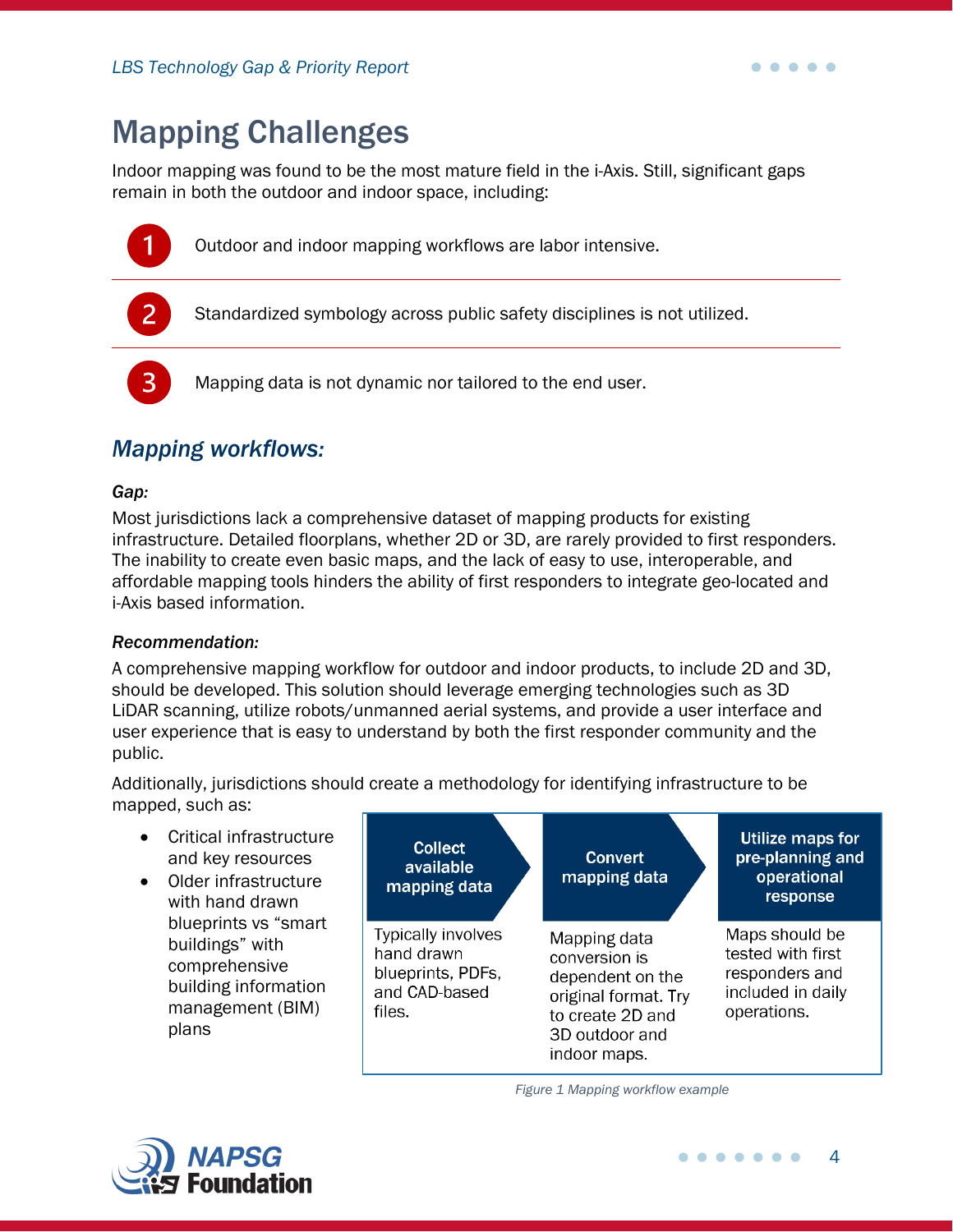# <span id="page-4-0"></span>*Standardized symbology:*

#### *Gap:*

Using symbols as a method for communication has been proven to have a more memorable and effective sustained recall compared with text and audio. Unfortunately, standardized symbology, or at least a single standard, is not utilized across disciplines.

#### *Recommendation:*

A standardized outdoor and indoor symbol library should be created, and it should include components such as:

- Symbol density and clustering
- Mounted and dismounted symbology
- 2D and 3D symbols
- Standardized color ramps

Responder Status (Back Color): Near Distress Responder Type (Center Graphic): Structure Firefighter Travel Direction (Arrow): East (90 Degrees) Task Status (Outline): Assigned **EMS Qual (UL Icon):** 

*Figure 2 Symbol attributes example*

Much like the use of "plain language" when following the National Incident

Management System (NIMS), symbols should be interoperable across jurisdictions and disciplines.

# <span id="page-4-1"></span>*Dynamic data:*

#### *Gap:*

Cognitive overload leads to first responders disregarding, or missing, key pieces of information. As more data is available from the i-Axis, public safety agencies have not prioritized data streams by disciplines, role, or time during an incident.

#### *Recommendation:*

Data prioritization by role, position, time of incident, and other factors should be explored. Inundating mapping products with pre-planned data, incident data, and in the future tracking and navigation data will render maps unreadable.





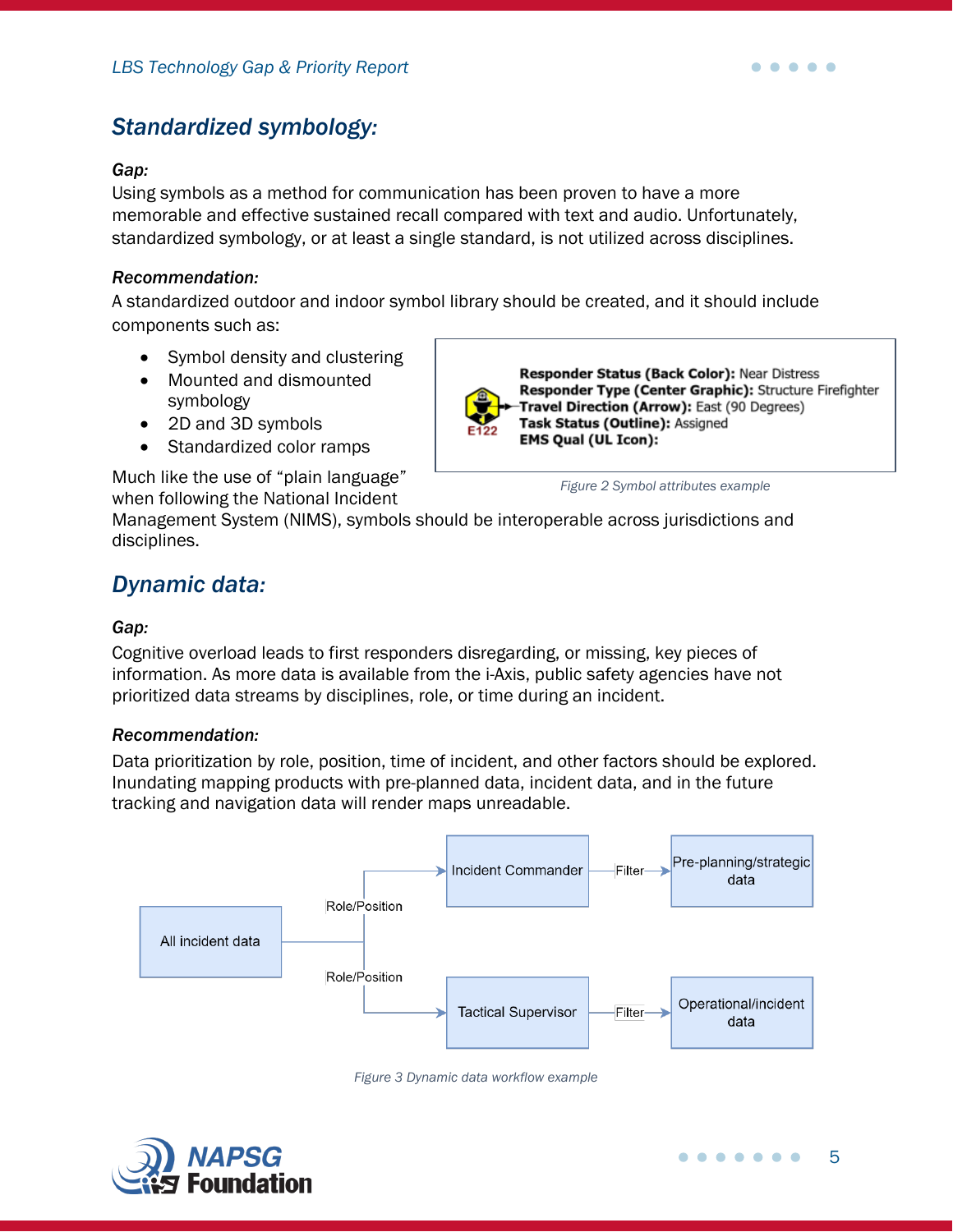# <span id="page-5-0"></span>Tracking Challenges

Indoor tracking promises to revolutionize public safety response. As of today, tracking technology is not quite ready for public safety use, suffering from challenges including:



Tracking data (last known point, tracklogs) may clutter the map

# <span id="page-5-1"></span>*In search of infrastructure-free:*

#### *Gap:*

Widespread adoption of infrastructure-free tracking requires a passive system that is interoperable with existing equipment. Pre-installing indoor positioning systems, requiring unmanned aerial systems or deploying beacons, or requiring responders to calibrate before they enter a building will slow the adoption process. Most existing infrastructure lacks indoor positioning systems, sensors, or other "smart" building features.

#### *Recommendation:*

Tracking solutions should be designed, tested, and refined with constant first responder input. Tracking solutions should easily integrate into current equipment such as:

- Fire SCBAs, turnout gear, fire helmets, etc.
- Law enforcement duty belt, radio
- EMS medical kit

## <span id="page-5-2"></span>*Policies, procedures, and governance*

#### *Gap:*

Agencies are hesitant to adopt tracking technologies before defined policies, procedures, and governance are in place. Concerns around responder safety, data and operational security, and interoperability exist.

#### *Recommendation:*

Best practices for tracking technologies should be promulgated, to include:

- Core tracking concepts such as last-known-point and tracklogs
- Refresh intervals
- Information sharing
- Data access, retention, and security



 $\bullet\hspace{0.1cm} \bullet\hspace{0.1cm} \bullet\hspace{0.1cm} \bullet\hspace{0.1cm} \bullet\hspace{0.1cm} \bullet$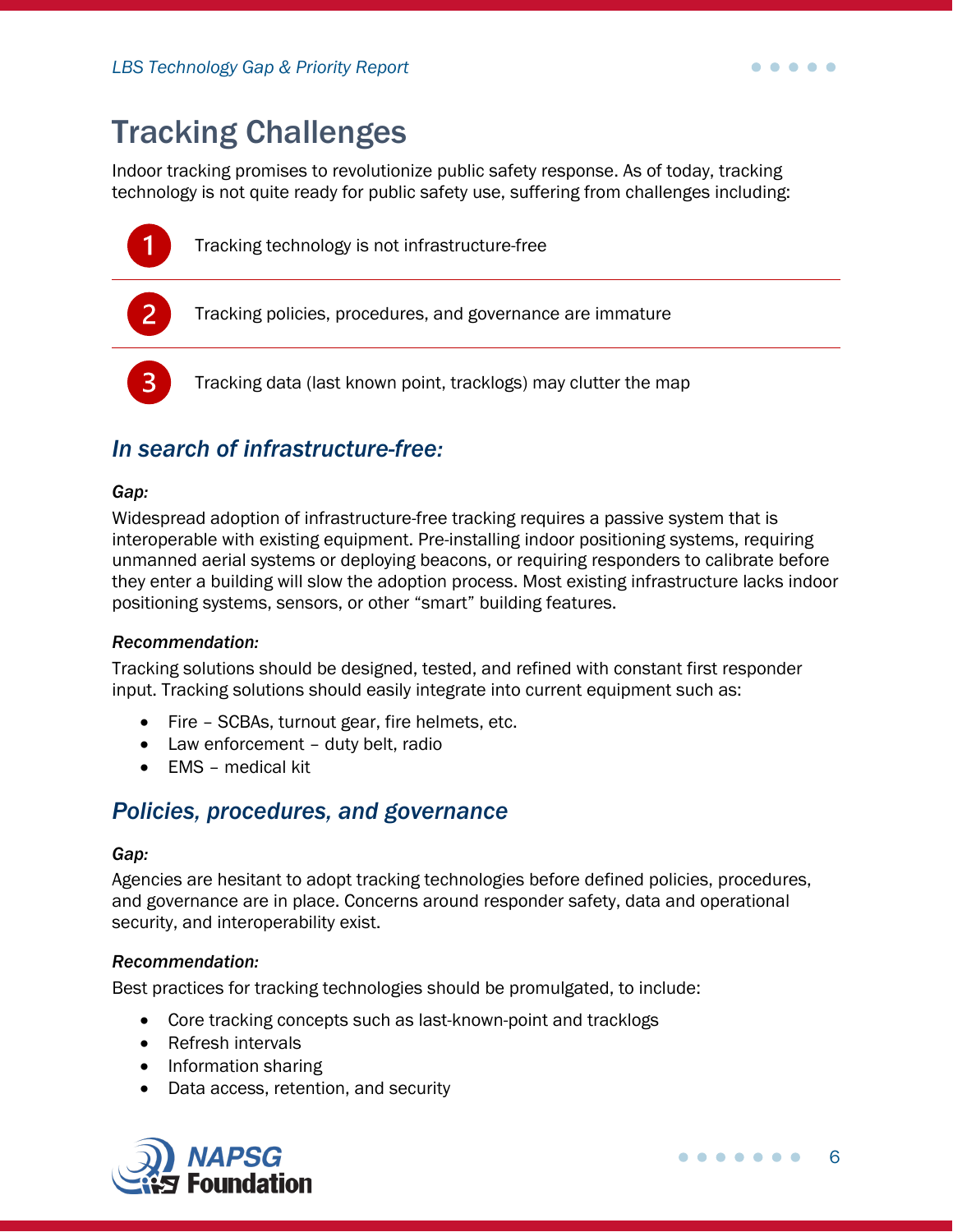# <span id="page-6-0"></span>*Tracking data*

#### *Gap:*

Transforming tracking data such as last-known-points and tracklogs into actionable intelligence remains difficult. Form factors, such as smartphones and tablets, limit the available screen space and resolution and are expensive when purchasing "ruggedized" versions to operate in low light, extreme heat, and disconnected environments.

#### *Recommendation:*

Research should be conducted into tracking data visualization, to include:

- Tracking at a unit vs individual level
- Dynamic refresh intervals to reflect maydays/officer down scenarios
- Battery life expectancy
- Data retention, access, and security best practices

## **Update Interval & Battery Life**

### **Update Interval & Data Size**

 $\bullet\hspace{0.1cm} \bullet\hspace{0.1cm} \bullet\hspace{0.1cm} \bullet\hspace{0.1cm} \bullet\hspace{0.1cm} \bullet$ 



*Figure 4 Tradeoff examples*

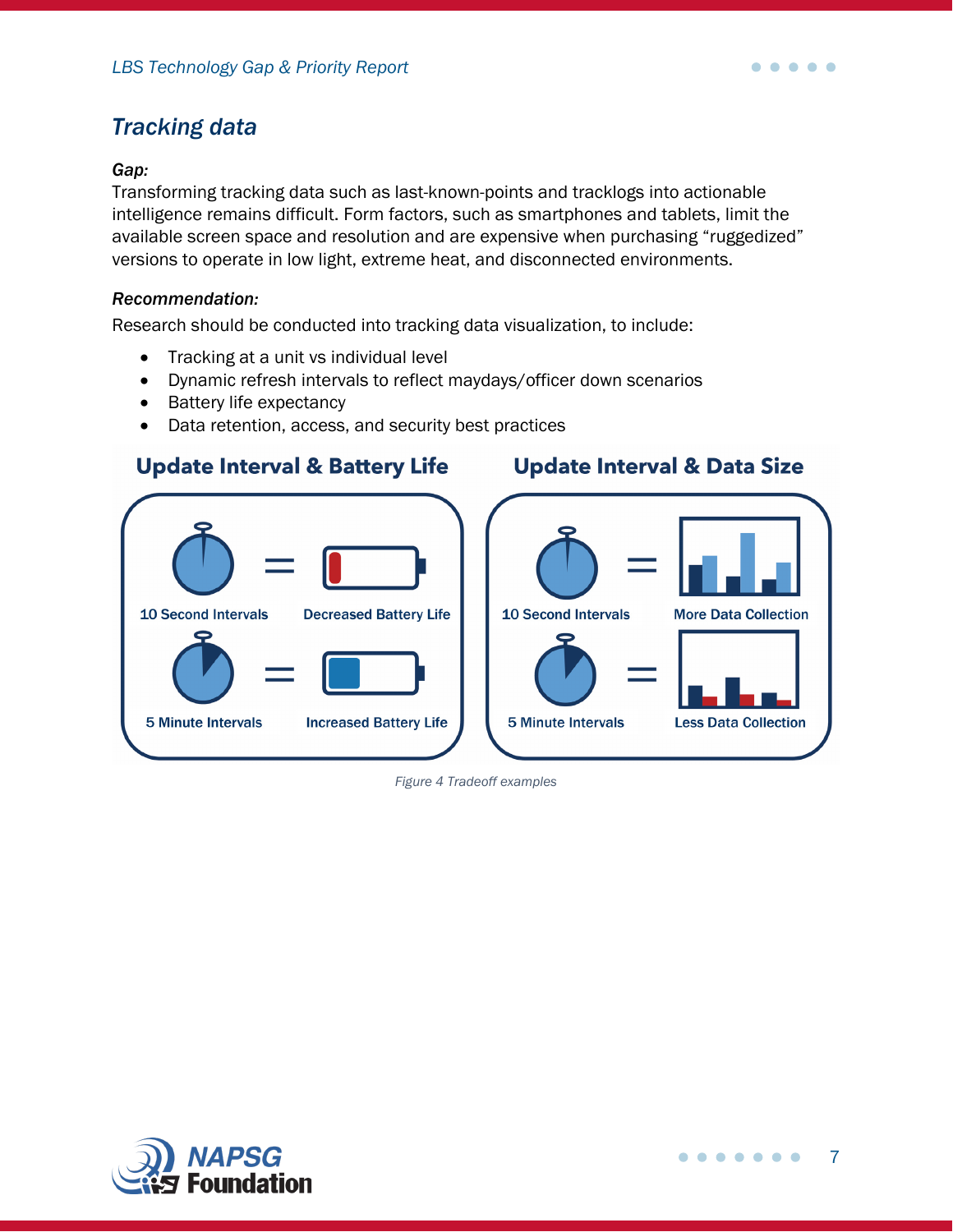# <span id="page-7-0"></span>Navigation Challenges

Indoor navigation is dependent on indoor mapping and tracking. Indoor navigation challenges are more complex because of the dynamic operational environment, mutual aid concerns, and unique discipline characteristics.



Routing roles and responsibilities are not clearly defined



Navigation technology and directions do not easily transfer to the operational environment

Internal networks do not exist, and the workflows are complex

# <span id="page-7-1"></span>*Roles and Responsibilities*

#### *Gap:*

As the response environment has become more complex, it is no longer feasible for a single person to ingest and act on the navigational data available. There are no best practices for how routing may work in the indoor environment.

#### *Recommendation:*

Research and development into ideal roles and responsibilities for indoor navigation using scenario-based exercises should be explored. As emerging technology is adopted, options for routing may include:

- Responder-centric routes: This would entail a responder navigating themselves with a smartphone, heads-up display, or another device without any interaction from outside personnel.
- Incident command routing: This would entail a position within incident command giving verbal routes and/or drawing routes on the navigational interface.
- Emergency communications routing: This would be a progression over typical outdoor/vehicle routing. Dispatchers may be able to provide limited indoor routing instructions but will quickly be overwhelmed when multiple resources are on scene.

Standardized navigation terminology for the indoor space that is simple and easy to understand in stressful situations should also be developed. This is critical when creating interoperable systems with multiple response organizations.

## <span id="page-7-2"></span>*Operational Nuances*

#### *Gap:*

Fast-paced incident response does not lend itself to dynamic routing, immediate field-data collection for observation conveyance, or seamlessly integrate with how responders navigate

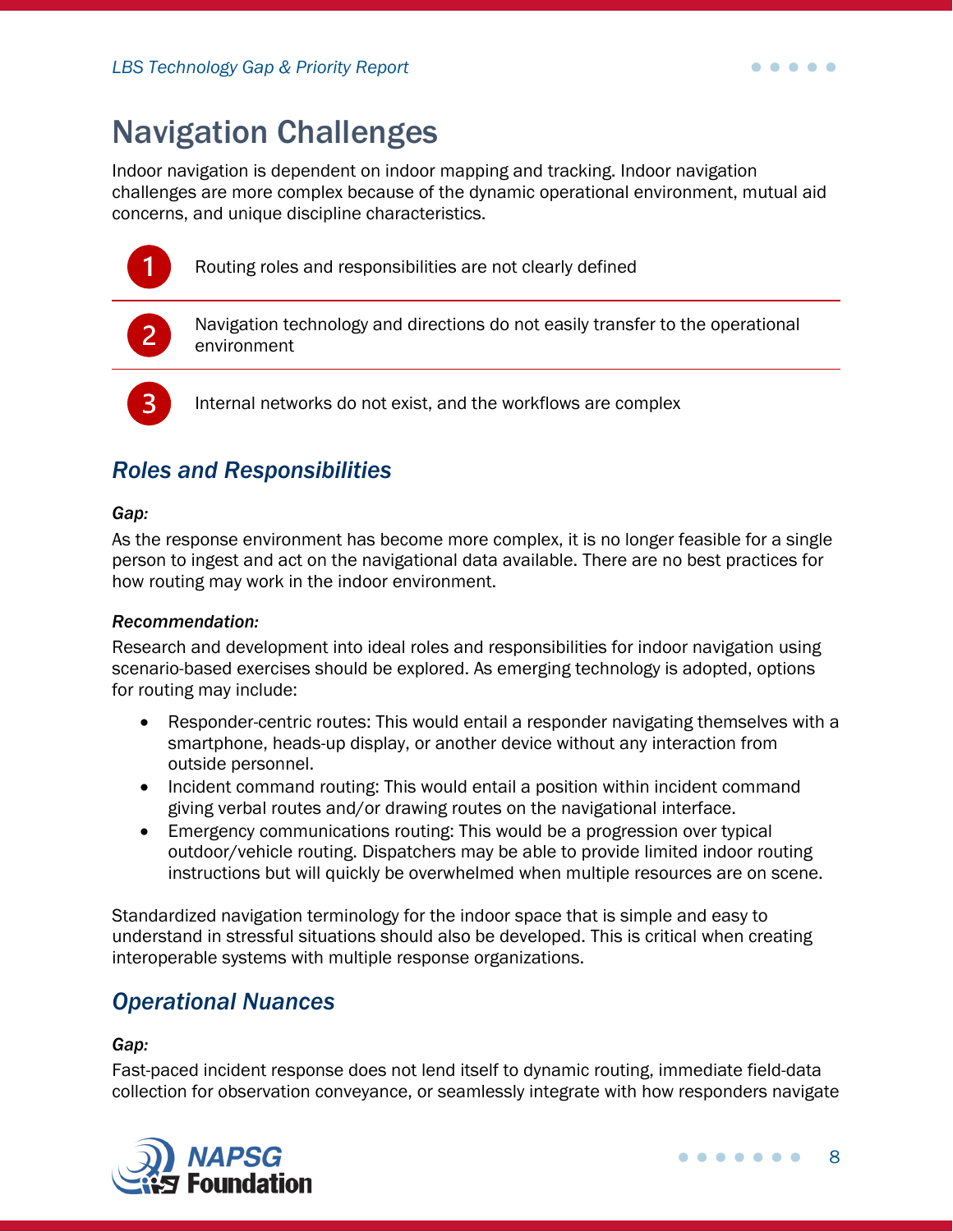day-to-day. Mutual aid partners may not have access to the same technology and internal networks.

#### *Recommendation:*

Research and development into true operational requirements such as dynamic routing, differentiation between barriers and impedances, and navigation visualization should be conducted. This research should consider how people typically navigate (e.g., Google Maps, looking directly at a device) vs the need to interact directly with the specific hazard (e.g., fire, flood, casualties).

### <span id="page-8-0"></span>*Internal Networks*

#### *Gap:*

In general, internal routing networks do not exist, and the workflows for creating them are labor intensive.

#### *Recommendation:*

Like the scalability and workflow concerns with indoor mapping, creating indoor routing networks before an incident is critical. Although tools exist, they require technical experience and are very labor intensive.

A comprehensive network design and workflow system should be created that enables first responders to create indoor maps as they walk through buildings and create pre-plans.



*Figure 5 Indoor network example*